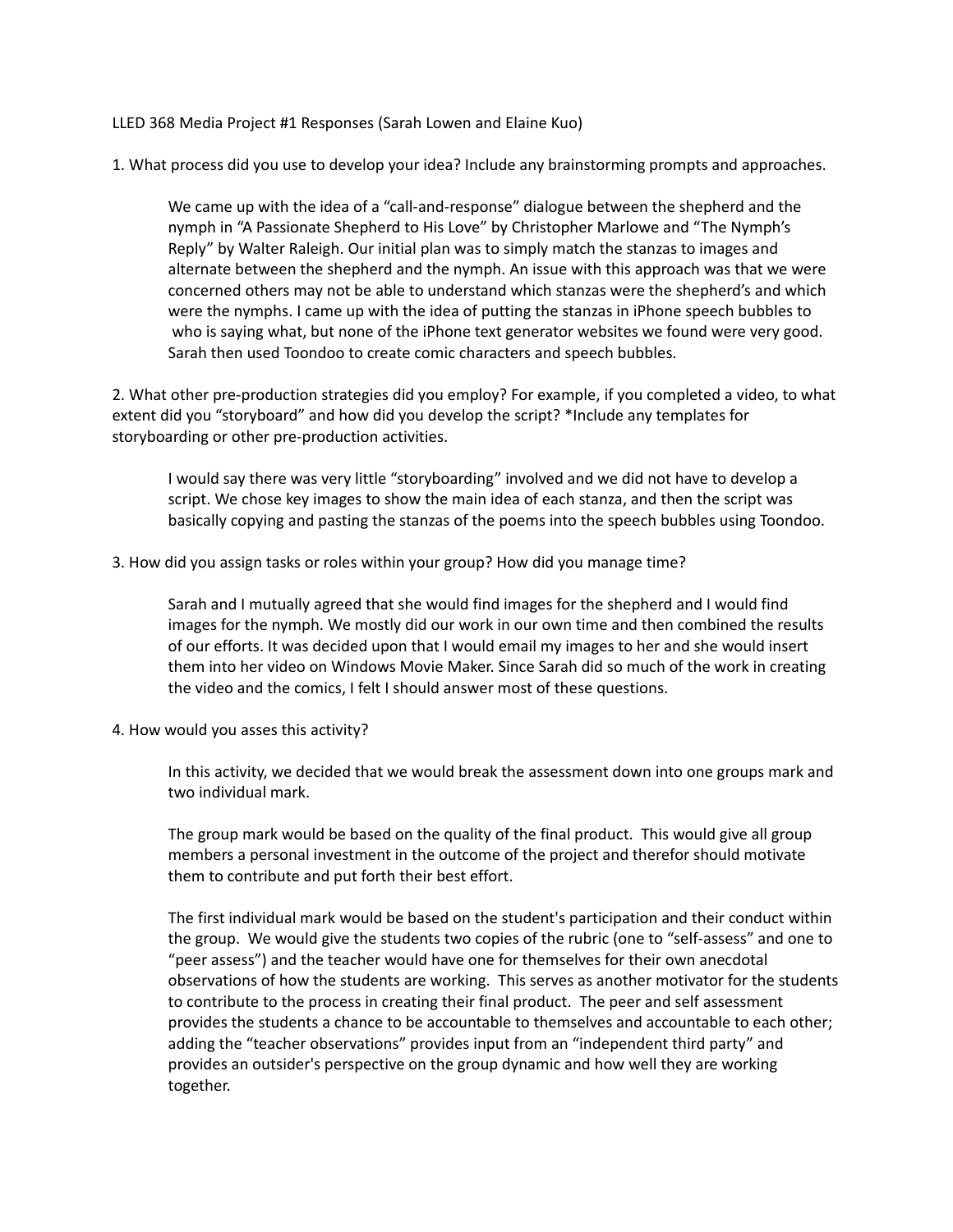The second individual mark would be an artist's statement that each student would write to reflect on their creative process (this mark would be broken down further into content of the writing and the style). The purpose of this part of the assignment is to have the students actively reflect on the work that they have done, what they have learned, identify what they have done well, and what they would do differently if they had a chance to do this project again. This also provides the students with a time and space for themselves to set goals for improvement on assignments that they do in the future. The purpose behind assessing the content and style of the writing separately is simply to acknowledge that these are two separate skills and the lack of development in one area shouldn't be used to penalize the other. If a student is a genius and has a wealth of good ideas but his writing hasn't caught up with his thinking yet, then he should get full marks for the quality of his ideas and lose marks in the area that needs more work. If the student's writing is flawless in terms of spelling, grammar, and syntax but the ideas are underdeveloped or unfocused, the then student should get full marks for the quality of her writing and lose marks for the quality of her argument.

5. What are the greatest challenges in using this approach in a classroom and can they be ameliorated through careful instructional design?

The main goal in this assignment would be to have the students explore the use of imagery in the two poems and conversational nature of the two texts; although Christopher Marlowe most likely didn't write his poem with the second one in mind (because it hadn't been written yet), once the "Nymph's Reply" has been read, it can't be "unread" and a conversation needs to take place about how we view those poems differently when we discuss them in conversation with each other.

The greatest challenge in this assignment is asking the students to demonstrate their skills in visual literacy. They have to be able to analyze the images that they chose to use and what creative purpose was behind the use of those images and demanding more insight than simply saying, "I used a picture of a slipper because a slipper was mentioned in the poem." Not all students will have experience with this kind of artistic thought and analysis of visual images so it will need to be actively taught and the students will need to be encouraged to ask thoughtful questions about their artistic choices as they progress through the assignment so that they are left with more than superficial explanations when it comes time for them to explain their process.

To demonstrate a more in-depth understanding of the concepts being discussed in this assignment, it would also be helpful if the students had skills with image-editing software such as so that they would be able to edit and manipulate their images to better reflect their artistic intent as opposed to placing the raw image into a slide without any context other than it's superficial relation to the poem. Again, this is another skill that needs to be actively taught and students will need to time to experiment with the software until they feel confident that they can make it work for them.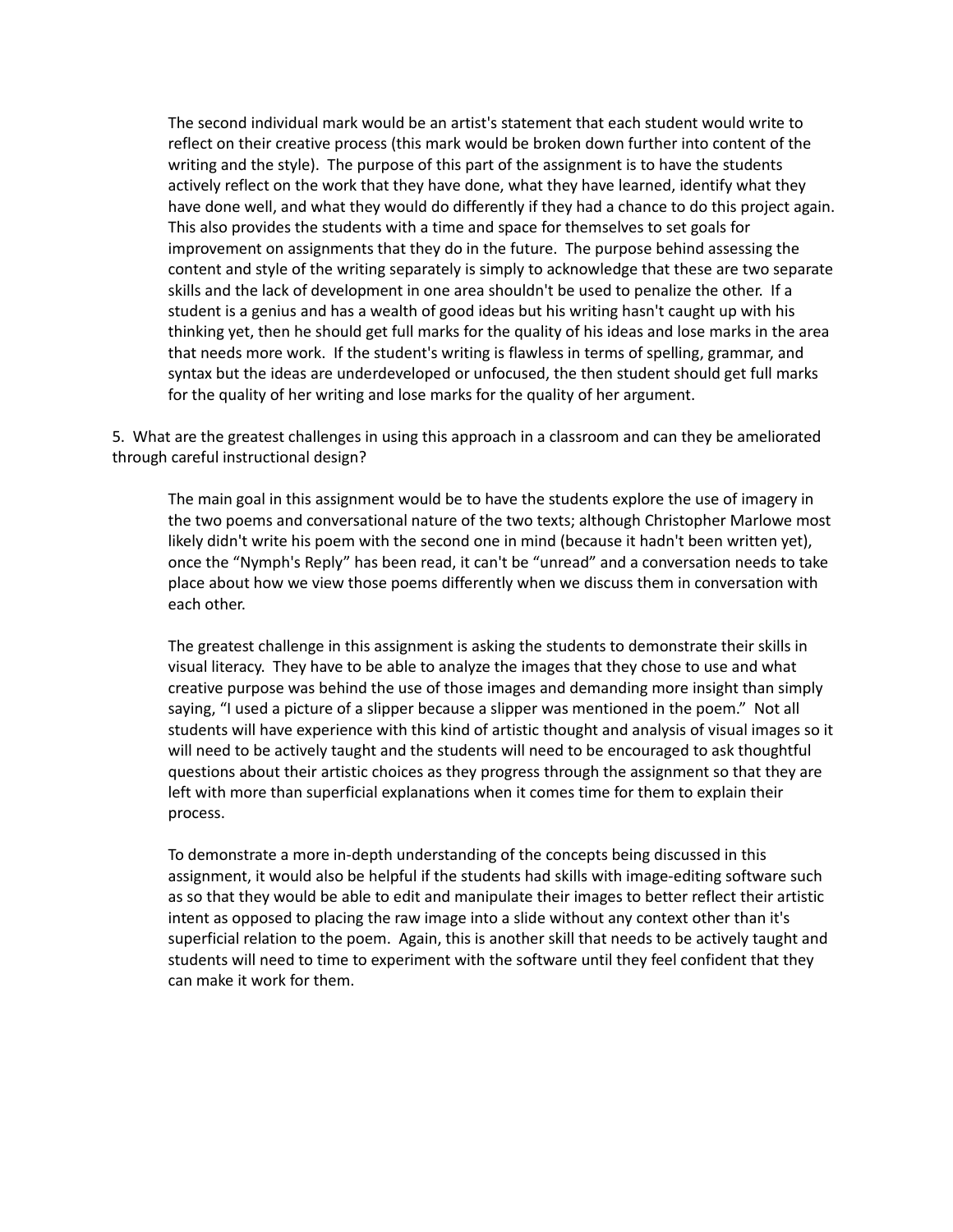| <b>Final Product</b><br>(Group Mark)                | 4                                                                                                                                                                             | 3                                                                                                                                                                           | $\overline{2}$                                                                                                                                                                    | 1                                                                                                                                                               |
|-----------------------------------------------------|-------------------------------------------------------------------------------------------------------------------------------------------------------------------------------|-----------------------------------------------------------------------------------------------------------------------------------------------------------------------------|-----------------------------------------------------------------------------------------------------------------------------------------------------------------------------------|-----------------------------------------------------------------------------------------------------------------------------------------------------------------|
| Preparedness/Qua<br>lity of Final<br><b>Product</b> | Final product was<br>put together well,<br>with thought, and<br>demonstrated time<br>well-spent.                                                                              | The final product<br>was completed and<br>prepared for the<br>day it was due, but<br>some parts could<br>have used a little<br>more<br>thought/preparatio<br>n.             | The final product<br>was somewhat<br>prepared, but<br>some elements<br>may have been put<br>together at the last<br>minute (these<br>elements look<br>"rushed to<br>completion"). | A product was<br>turned in but it was<br>clearly put<br>together at the last<br>minute with little<br>thought.                                                  |
| Content                                             | Final product<br>incorporates<br>thoughtful images<br>and uses the text in<br>a way that<br>develops theme of<br>imagery and the<br>conversational<br>nature of the<br>poems. | Final product<br>incorporates<br>images that are<br>generally related<br>to the imagery<br>used in the<br>poems and the<br>use of text is<br>generally<br>reflective to the | Final product<br>incorporates<br>images that<br>superficially<br>address the use<br>of imagery used<br>in the poem. The<br>use of text is<br>superficially<br>related to the      | Images that are<br>used are<br>inappropriate,<br>irrelevant, and/or<br>trivial in nature<br>and do not relate<br>to the imagery<br>that is used in the<br>poem. |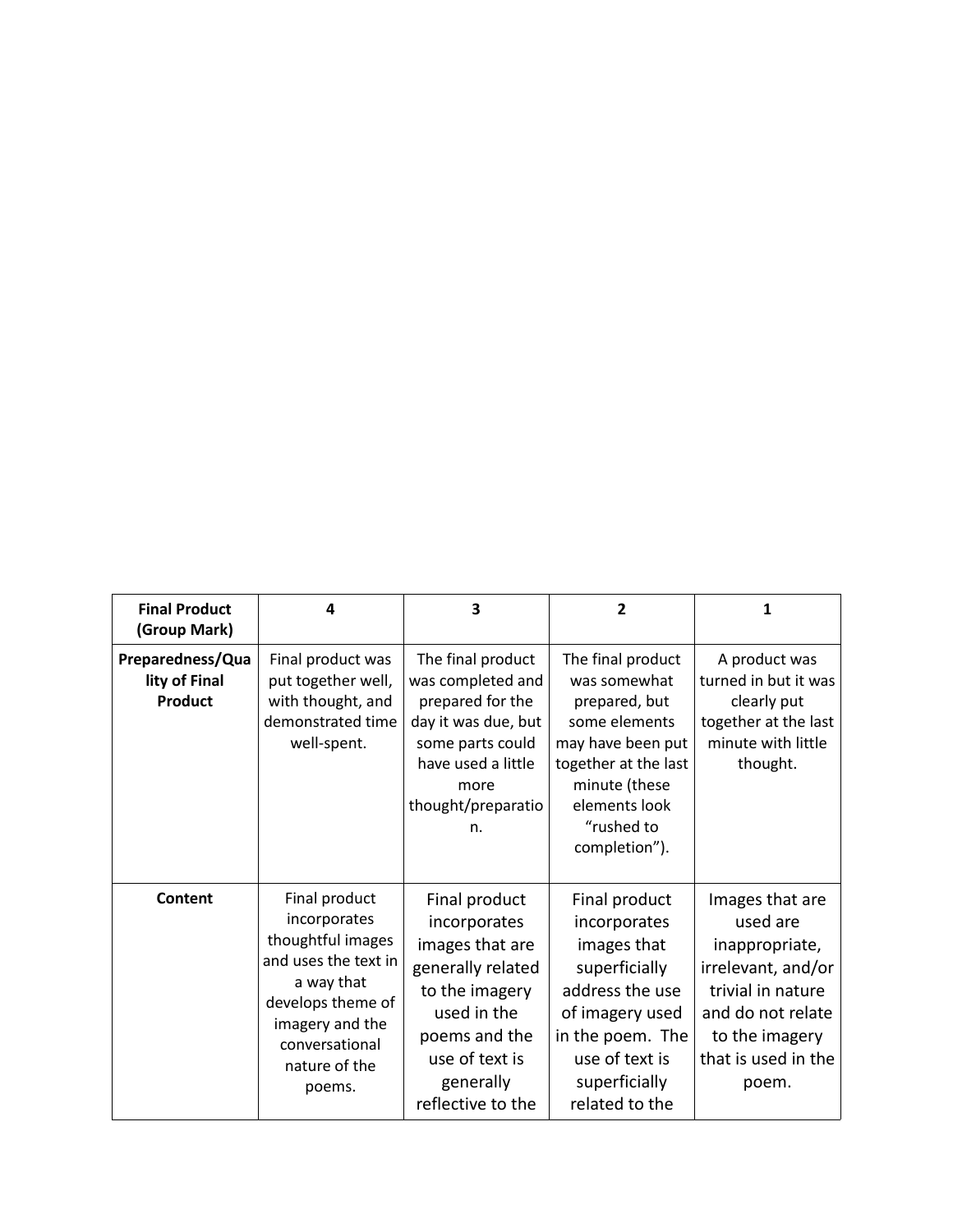## **Participation and Conduct in Group (Individual Mark)**

| Category for<br>Evaluation                                                                                                                                                                                     | 3                                                                                                                                                                | $\overline{2}$                                                                                                                                                                                                                           | $\mathbf{1}$                                                                                                                                                                                | 0                                                                                                          |
|----------------------------------------------------------------------------------------------------------------------------------------------------------------------------------------------------------------|------------------------------------------------------------------------------------------------------------------------------------------------------------------|------------------------------------------------------------------------------------------------------------------------------------------------------------------------------------------------------------------------------------------|---------------------------------------------------------------------------------------------------------------------------------------------------------------------------------------------|------------------------------------------------------------------------------------------------------------|
| <b>Conduct During</b><br><b>Discussion</b><br>Did students<br>conduct themselves<br>in their discussions<br>in a way that was<br>respectful and<br>encouraged<br>participation from<br>other group<br>members? | Always listened<br>respectfully to team<br>members and<br>encouraged<br>them to participate.<br>Allows his/her ideas<br>to be criticized.<br>Was always on task. | Respectful and<br>supportive<br>behaviour was<br>consistent with few<br>reminders.<br>Sometimes spoke<br>over others.<br>Has some (but few)<br>problems with<br>having ideas<br>criticized.<br>Needed few<br>reminders to be on<br>task. | Has challenges with<br>taking turns and<br>listening<br>respectfully and<br>having his/her ideas<br>discussed/criticized<br>by the group.<br>Needed frequent<br>reminders to be on<br>task. | Behaviour is<br>detrimental to<br>group; may result in<br>the student's<br>removal from the<br>discussion. |
| Participation in<br><b>Discussion</b><br>Did the student<br>participate in the<br>discussion with                                                                                                              | Student always<br>participated in<br>discussions with<br>critical and<br>insightful responses.                                                                   | Student was<br>consistent in<br>participation in<br>discussions with<br>responses that<br>demonstrated                                                                                                                                   | Student sometimes<br>participated in<br>discussion (may<br>need prompting to<br>contribute ideas).                                                                                          | Student did not<br>participate.                                                                            |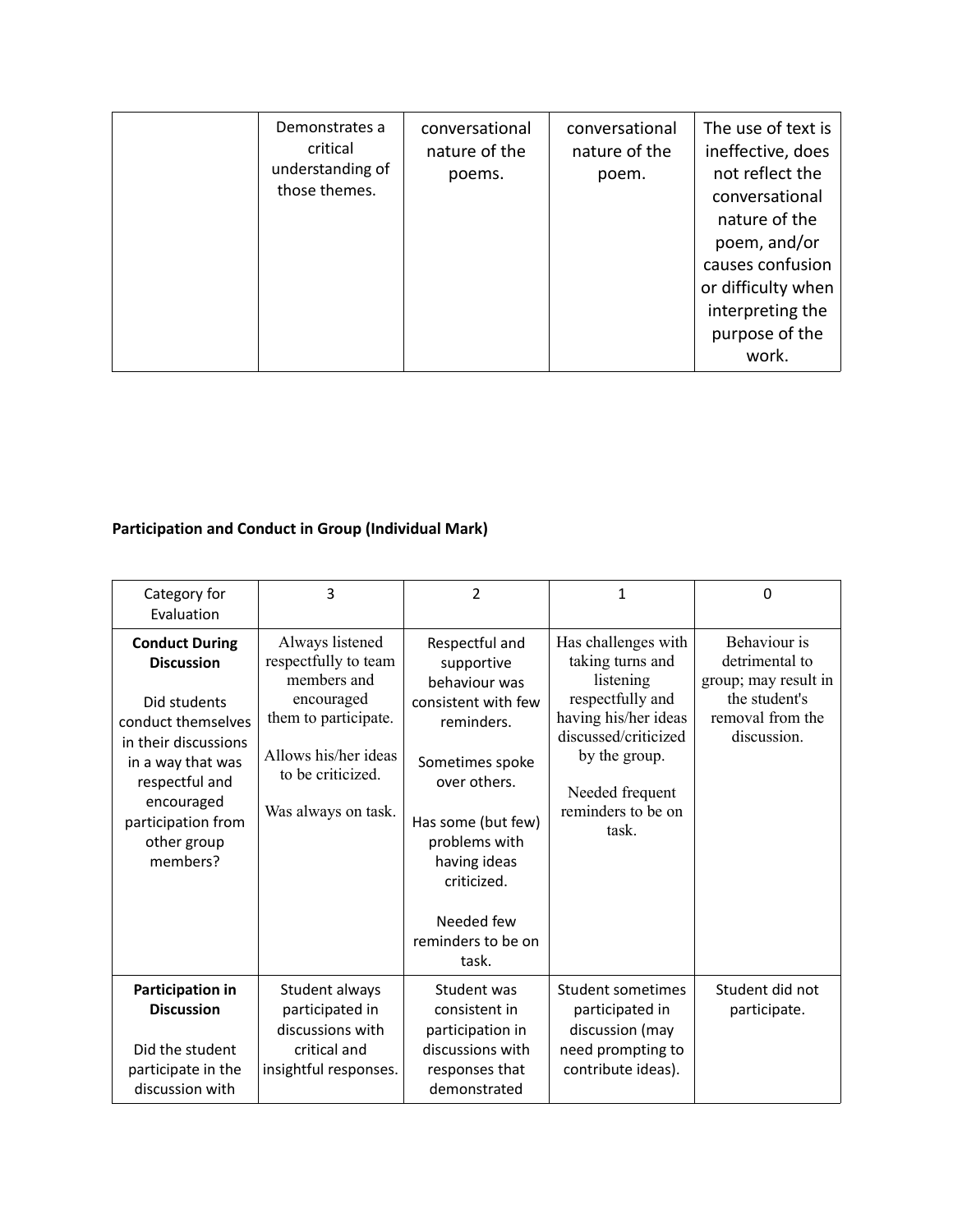| meaningful,           | understanding. | Responses lacked |  |
|-----------------------|----------------|------------------|--|
| insightful responses. |                | insight/         |  |
|                       |                | understanding.   |  |

## **Artist Statement (Individual Mark)**

| <b>Content</b>                                                 | 4                                                                                                                                                                                                                                                                                                               | 3                                                                                                                                                                                                                                                                                    | $\overline{2}$                                                                                                                                                                                                                                                                                                                     | 1                                                                                                                                                                                                                                                                            |
|----------------------------------------------------------------|-----------------------------------------------------------------------------------------------------------------------------------------------------------------------------------------------------------------------------------------------------------------------------------------------------------------|--------------------------------------------------------------------------------------------------------------------------------------------------------------------------------------------------------------------------------------------------------------------------------------|------------------------------------------------------------------------------------------------------------------------------------------------------------------------------------------------------------------------------------------------------------------------------------------------------------------------------------|------------------------------------------------------------------------------------------------------------------------------------------------------------------------------------------------------------------------------------------------------------------------------|
| <b>Explanation of</b><br><b>Artistic Choices</b>               | Explanation of<br>image choice and<br>use of text<br>demonstrates an<br>insightful, critical<br>understanding of<br>the topic and the<br>ideas developed<br>in the two<br>poems.                                                                                                                                | Explanation of<br>image choice and<br>use of text an<br>adequate<br>understanding of<br>the topic and the<br>ideas developed<br>in the poems at<br>an interpretive<br>level.                                                                                                         | Explanation of<br>image choice and<br>use of text<br>demonstrates a<br>basic<br>understanding of<br>the topic and the<br>texts (may be<br>slightly flawed at<br>times). Tends to<br>summarize.                                                                                                                                     | Explanation of<br>image choice and<br>use of text is not<br>developed; may be<br>very short with few<br>details.<br>Demonstrates little<br>understanding of<br>the texts or the<br>topic.                                                                                    |
| <b>Personal reflection</b><br>of process and<br>final product. | Personal Reflection<br>of "final product" is<br>developed with<br>originality,<br>maturity, and<br>individuality<br>Demonstrates a<br>thoughtful<br>understanding of<br>the "creative<br>process" through<br>the explanation of<br>artistic choices and<br>what choices might<br>have been made<br>differently. | <b>Personal Reflection</b><br>of "final product" is<br>developed with<br>some personal<br>meaning.<br>Demonstrates an<br>understanding of<br>the "creative<br>process" through<br>the explanation of<br>artistic choices and<br>what choices might<br>have been made<br>differently. | <b>Personal Reflection</b><br>of "final product" is<br>developed but is<br>lacking in personal<br>meaning.<br>Demonstrates a<br>minimal<br>understanding of<br>the "creative<br>process."<br><b>Explanation of</b><br>artistic choices and<br>how they might<br>have been made<br>differently is<br>superficial and lack<br>depth. | <b>Personal Reflection</b><br>of "final product"<br>lacks development<br>and personal<br>meaning.<br>Understanding of<br>the "creative<br>process" is<br>inadequate.<br>Examples may have<br>been very short/<br>underdeveloped<br>and lack reflective<br>thought and depth. |

| <b>Written Style</b> |  |  |  |  |
|----------------------|--|--|--|--|
|----------------------|--|--|--|--|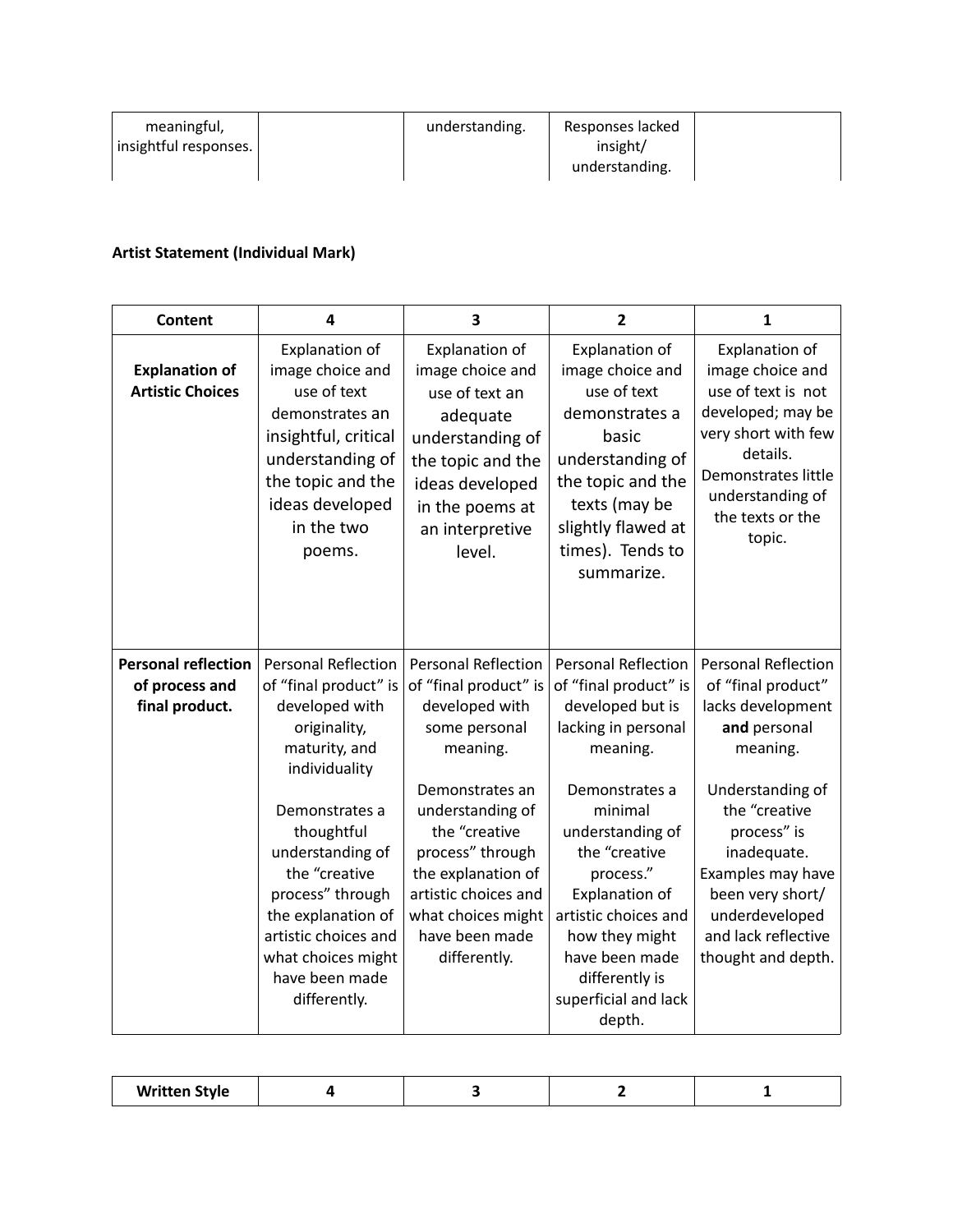| <b>Style</b>       | Demonstrates<br>superior skill in<br>using language and<br>in arranging and<br>juxtaposing ideas<br>for balance,<br>impact, and<br>originality.<br>Style and tone help<br>to accomplish<br>purpose, and add<br>impact.<br>Wide repertoire of<br>effective sentence<br>structures.<br>Precise, concise<br>language.<br>Takes risks with a | Uses effective<br>language and<br>arranges and<br>juxtaposes ideas<br>for balance,<br>impact, and<br>originality.<br>Appropriate tone<br>and level of<br>language.<br>Varied sentence<br>types and lengths.<br>Varied and<br>appropriate<br>language.<br>Some attempts to<br>use effective | Demonstrates<br>limited skill in using<br>effective language<br>in arranging and<br>juxtaposing ideas<br>for balance,<br>impact, and<br>originality.<br>Generally<br>colloquial.<br>Limited repertoire<br>of sentences.<br>Straightforward<br>vocabulary.<br>Little evidence of<br>deliberate<br>techniques. | Language and<br>writing choices are<br>ineffective,<br>inappropriate,<br>inconsistent, and<br>weak.<br>Often uses<br>inappropriate tone<br>or language.<br>Simple sentences<br>and coordination.<br>Basic vocabulary;<br>errors in word<br>choice.<br>Disjointed and<br>awkward. |
|--------------------|------------------------------------------------------------------------------------------------------------------------------------------------------------------------------------------------------------------------------------------------------------------------------------------------------------------------------------------|--------------------------------------------------------------------------------------------------------------------------------------------------------------------------------------------------------------------------------------------------------------------------------------------|--------------------------------------------------------------------------------------------------------------------------------------------------------------------------------------------------------------------------------------------------------------------------------------------------------------|----------------------------------------------------------------------------------------------------------------------------------------------------------------------------------------------------------------------------------------------------------------------------------|
|                    | variety of language<br>choices.                                                                                                                                                                                                                                                                                                          | techniques.                                                                                                                                                                                                                                                                                |                                                                                                                                                                                                                                                                                                              |                                                                                                                                                                                                                                                                                  |
| Form               | Engaging<br>introduction with a<br>provocative thesis<br>statement.<br>Sound structure;<br>seems artful,<br>effortless and<br>natural.<br>Smoothy integrates<br>elements such as<br>examples,<br>explanations, and<br>anecdotes.<br>Conclusion<br>provides a<br>satisfying<br>resolution.                                                | Opening<br>establishes context<br>and purpose with<br>an effective thesis<br>statement.<br>Sequence is logical.<br>Transitions used to<br>help to connect<br>ideas clearly.<br><b>Conclusion focuses</b><br>on the purpose;<br>tries to provide a<br>resolution.                           | Opening<br>establishes<br>purpose with a<br>minimally-<br>satisfactory thesis<br>statement.<br>Sequence is<br>generally logical<br>but may lack sense<br>of direction.<br><b>Transitions</b><br>awkward or<br>missing in places.<br>Conclusion is often<br>mechanical.                                       | Opening is<br>uninspired with a<br>vague,<br>underdeveloped<br>thesis statement.<br>Structure may<br>seem<br>illogical or random.<br>May seem<br>disjointed<br>because ideas are<br>not<br>linked with<br>transitions.<br>Omits or provides<br>ineffective ending.               |
| <b>Conventions</b> | Few errors,<br>usually as a result                                                                                                                                                                                                                                                                                                       | May include some<br>errors in complex                                                                                                                                                                                                                                                      | Includes some<br>noticeable                                                                                                                                                                                                                                                                                  | Includes frequent<br>noticeable errors in                                                                                                                                                                                                                                        |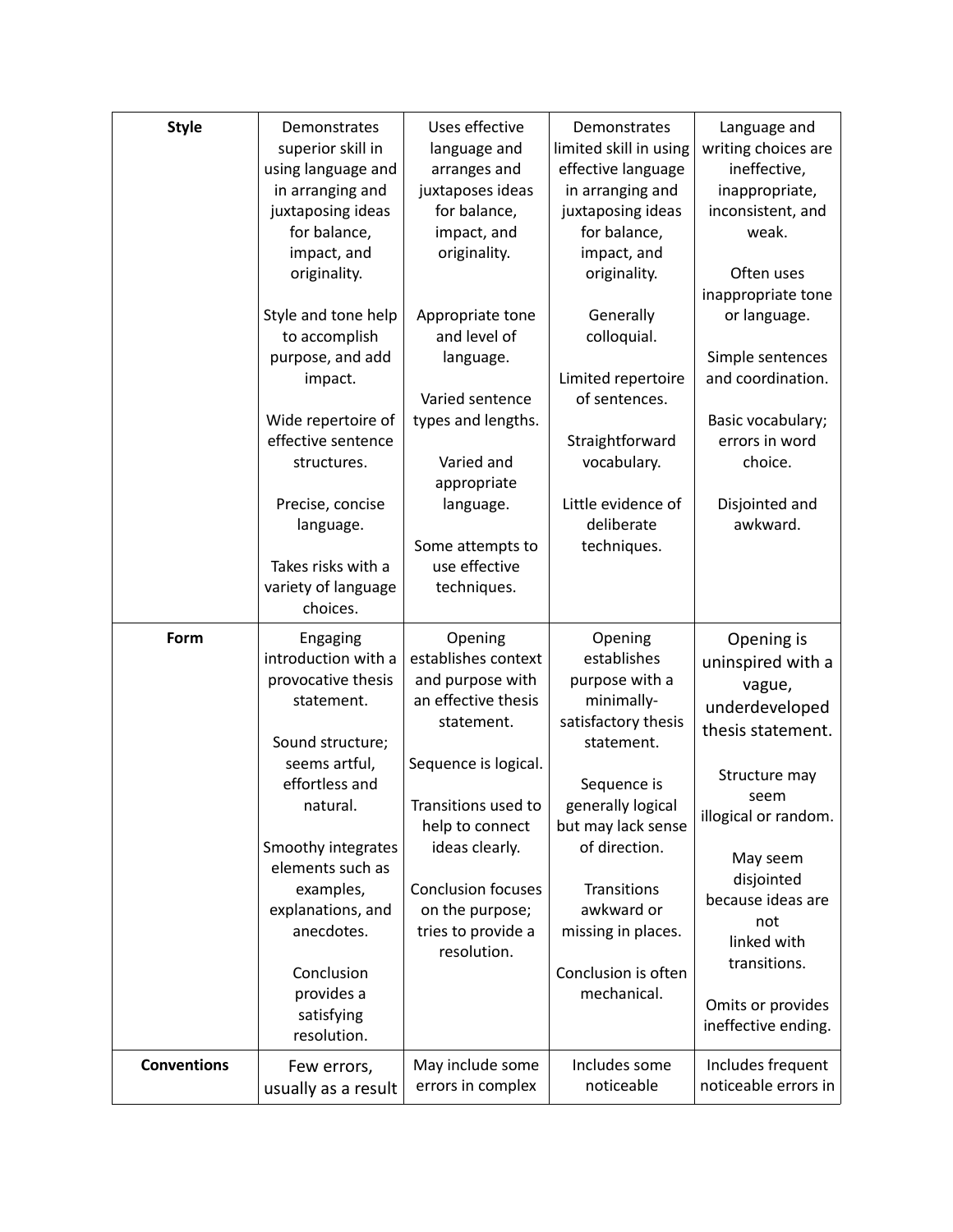| of taking chances<br>with complex<br>language/sentenc<br>e structures;<br>these do<br>not distract the<br>reader<br>(may only be<br>noticeable<br>when the reader<br>looks for them). | language and<br>sentence<br>structures; these<br>are<br>generally not<br>serious<br>and do not distract<br>the<br>reader. | errors in basic<br>language and<br>sentence structures<br>that may distract<br>the reader but do<br>not<br>interfere with<br>meaning. | basic structures<br>and<br>language that may<br>interfere with<br>meaning |
|---------------------------------------------------------------------------------------------------------------------------------------------------------------------------------------|---------------------------------------------------------------------------------------------------------------------------|---------------------------------------------------------------------------------------------------------------------------------------|---------------------------------------------------------------------------|
|---------------------------------------------------------------------------------------------------------------------------------------------------------------------------------------|---------------------------------------------------------------------------------------------------------------------------|---------------------------------------------------------------------------------------------------------------------------------------|---------------------------------------------------------------------------|

## **Materials and References**

Final product was made using Windows Movie Maker, Paint, and ToonDoo.

Image Credits/Works Cited

Dam, Poul-Werner. *Straws in the Wind*. Digital image. *Flickr*. Flickr, 2 Apr. 2013. Web. 9 July 2014.

Disney, Walt, and Silverrose1991. *Torn Pink Ball Gown*. Digital image. *POTM Outfits Countdown:* 

*Cinderella (April 2014), Day 2! Pick Your LEAST Favorite Outfit (Elimination by Comments)*.

Fanpop, May 2014. Web. 9 July 2014.

Donnelly, Tim. *Rock Dice*. Digital image. *Flickr*. Flickr, 24 May 2008. Web. 9 July 2014.

Exkai. *Wilted Roses*. Digital image. *Deviant Art*. Deviant Art, 18 Sept. 2011. Web. 9 July 2014.

Harold.lloyd. *As Good as Heart Can Wish*. Digital image. *Flickr*. Flickr, 7 Dec. 2008. Web. 9 July 2014.

- Kilgast, Stéphanie. *Miniature Corals Jewelry*. Digital image. *Flickr*. Flickr, 15 Feb. 2014. Web. 9 July 2014.
- Kraan, Dirk-Jan. *Close Up of Rose with Black Background*. Digital image. *Flickr*. Flickr, 3 Nov. 2009. Web. 9 July 2014.
- Marlowe, Christopher, and Walter Raleigh, Sir. "The Passionate Shepherd to His Love (and the Nymph's Reply)." *The Passionate Shepherd to His Love (and the Nymph's Reply)*. Louisiana Tech University, n.d. Web. 9 July 2014.